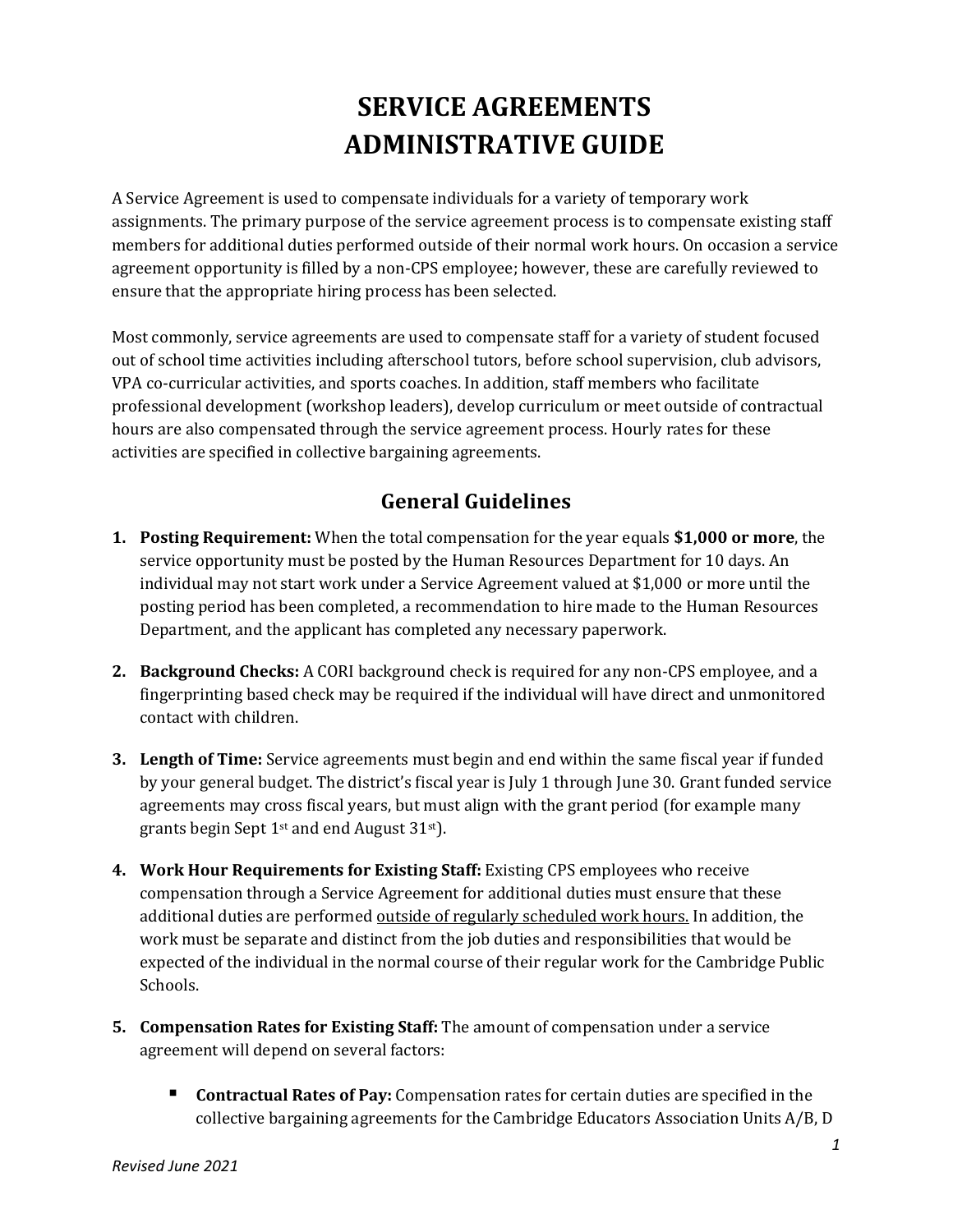and E and **must be used** when setting the compensation for these activities. These rates are required regardless of funding source (i.e. grant funded service agreements must adhere to same policies and procedures as those funded through the general fund). A list of common Additional Compensation and Professional Development Rates is available on the CPS website.

- **Fair Labor Standards Act (FLSA) Overtime Requirements:** Employees categorized as *non-exempt* are paid an overtime rate for time worked in excess of 40 hours per week. Staff in the following employee groups are non-exempt: clerks, custodians, technology support technicians, hourly aides, paraprofessionals and family liaisons.
- **6. Compensation Rates for Non-CPS Staff:** A Service Agreement may be awarded to a Non CPS staff member when the position is temporary in nature (confined to the fiscal year in which the service agreement is awarded), the hours per week are less than 20, and job duties are not similar to those of permanent positions or established roles. Examples of positions that meet all of the criteria include child care for specific events, after school tutoring, home-based tutoring, sports coach, VPA co-curricular activity (e.g. choreographer), and individuals hired to manage a special project.
	- **Services for Which There Are Contractual Rates:** When a non-CPS staff member is selected for a position compensated through a contractual rate or stipend specified in the CEA unit A/B contract (e.g. athletic coaches, Visual and Performing Arts cocurricular activities), the compensation should align with the contractual rates for those positions.
	- **Services for Which There are NO Contractual Rates:** The Human Resources Department can provide you with historical and comparative compensation information that can assist you in developing a fair compensation rate for a non-CPS employee temporary opportunity.
- **7. Retired Personnel**: There are strict guidelines pertaining to the number of hours an individual who is collecting a public pension (either through the Massachusetts Teachers' Retirement System, MTRS, or state/local retirement board) may work and a limit on total annual compensation. Before a retired staff member may be compensated through a service agreement, they will need to submit a completed post-retirement earnings calculation form. Information about post retirement earnings is available on the MTRS website as well as the Public Employee Retirement Administration Commission (PERAC) website.

#### **8. A Service Agreement Should Not Be Used When:**

 Hiring an individual to perform duties that are similar to those performed by permanent positions for which there are standard hiring procedures and salary schedules established. For example, individuals hired to assist teachers or the overall school with the supervision of students during the regular school day. These individuals should be hired as an instructional aide or cafeteria aide, depending on role and qualifications. Contact your budget analyst (contact information listed at the end of this section of the guide) if you are unsure whether a position falls in to this category.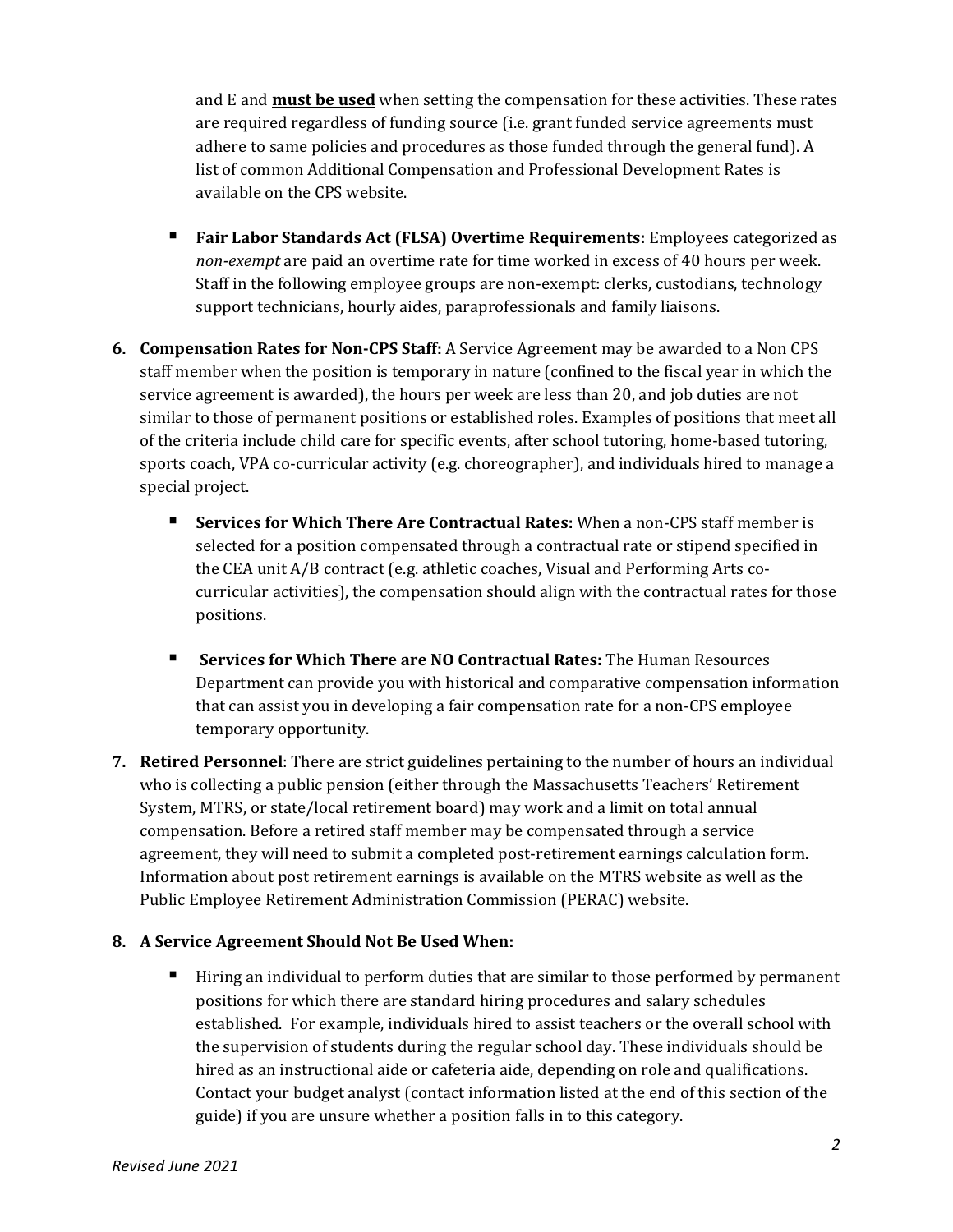- Hiring a temporary paraprofessional or clerical position due to a vacancy. The temporary position hiring process should be used. Please contact the HR department if this need arises.
- Creating a position of 20 hours or more per week that extends through the majority of the year. This position should be created, posted and hired as a regular position in order to ensure that any individual working in such a position receive appropriate benefits. If position funding is available for only one year, that should be noted in the job posting.
- The same position has been created for two or more years in a row, regardless of work schedule. In this situation, the HR and Finance departments will review to determine the most appropriate hiring process.
- Paying teachers or other staff for participating in professional development -these payments should be processed on a payment voucher. Note that workshop facilitator opportunities should be processed as a service agreement. More information about completing Payment Vouchers can be found in the Payroll section of the Guide.

# **Submitting A Service Agreement Via CPS Service Agreement System**

Service Agreements may be initiated by completing the appropriate Service Agreement form available in the **CPS Service Agreement System** (see instructions below). When you create a Service Agreement you will need to:

| $\triangleright$ Describe the work                                                       | $\checkmark$ Establish the time frame |
|------------------------------------------------------------------------------------------|---------------------------------------|
| $\forall$ Set the payment terms (hourly or flat stipend) $\forall$ Determine rate of pay |                                       |
| $\checkmark$ Establish a total ("not to exceed") amount                                  | $\checkmark$ Provide budget codes     |

If the service agreement total value for the length of the fiscal or school year is less than \$1,000, you may identify the individual who will perform the services at the same time that you are submitting the service agreement form. However, if the service agreement total value for the year is \$1,000 or more, the service opportunity must be posted for 10 days and applicants will apply on-line for the position.

Once you have submitted a Service Agreement, it follows an approvals workflow which includes review and approval by:

- Budget Office—Ensures that adequate funding is available in budget codes.
- **Human Resources Dept.** –Ensures that all posting, compensation and other hiring requirements are followed.

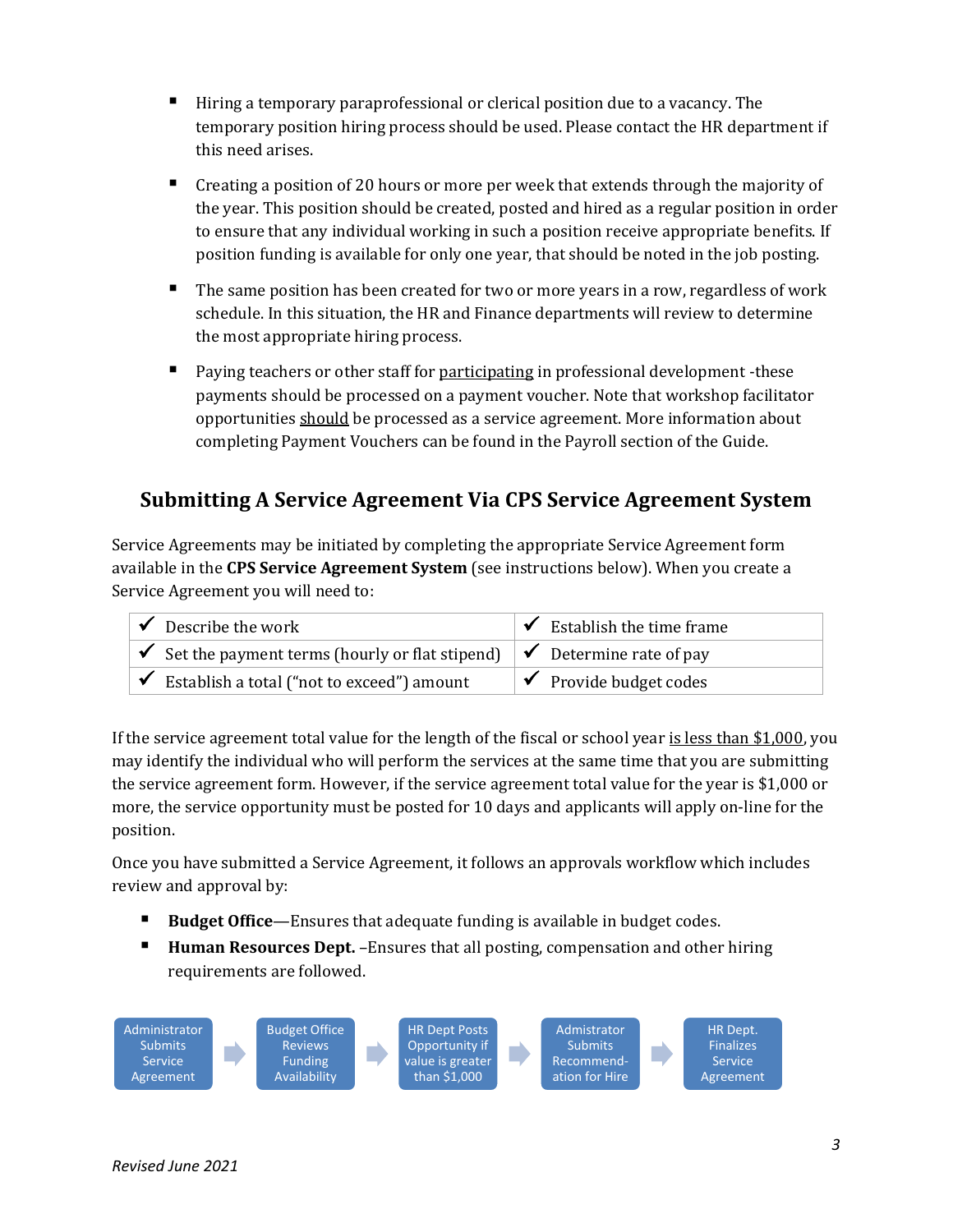For those positions that must be posted for 10 days (those over \$1,000), once the 10 consecutive days have passed, you may submit your recommendation to HR for review. You will receive an email notification to let you know once you can post it.

Once a Service Agreement is in place, the Payroll office processes payment vouchers received, and alerts administrator if payments will exceed the Service Agreement amount.

### **Instructions for Submitting a Service Agreement**

Service Agreements are created in the CPS Service Agreement System. The CPS Service Agreement System is an electronic system that automatically routes forms through a review and approval process. To login to the system, please visit https://secure1.cpsd.us/service\_agreements/admin and enter your CPS email address and password. You may access the **CPS Service Agreement System** on the CPS website, as well.

The value of the Service Agreement will dictate the procedures you follow when filling out a Service Agreement Form

- $\triangleright$  If the Service Agreement is for LESS than \$1,000 for the year, you will be asked to enter the name and address of the service provider directly after you submit the Service Agreement Form. If you need to post the service agreement to find a service provider, you can select "Unsure of Provider – Please Post", and the service agreement will be posted.
- $\triangleright$  If the Service Agreement will be for more than \$1,000 for the year, you will be given the opportunity to select a candidate once the posting period has ended. The Human Resources Department will review and post the service opportunity. This is the first step in hiring for a service opportunity position. Once the service opportunity has been posted and the hiring manager notifies Human Resources of their selected applicant, Human Resources will enter the service provider's information.
- $\triangleright$  If the selected Service Provider is not a current CPS employee, they will need to provide hiring paperwork to Human Resources before the Service Agreement can be finalized and approved.
- $\triangleright$  You must have sufficient funds in a temporary salary account to support the full cost of the Service Agreement. When you save the service agreement, on the side panel, you will see the balance for the budget codes that you entered. Contact the Budget Office if you need to transfer funds from another account within your budget.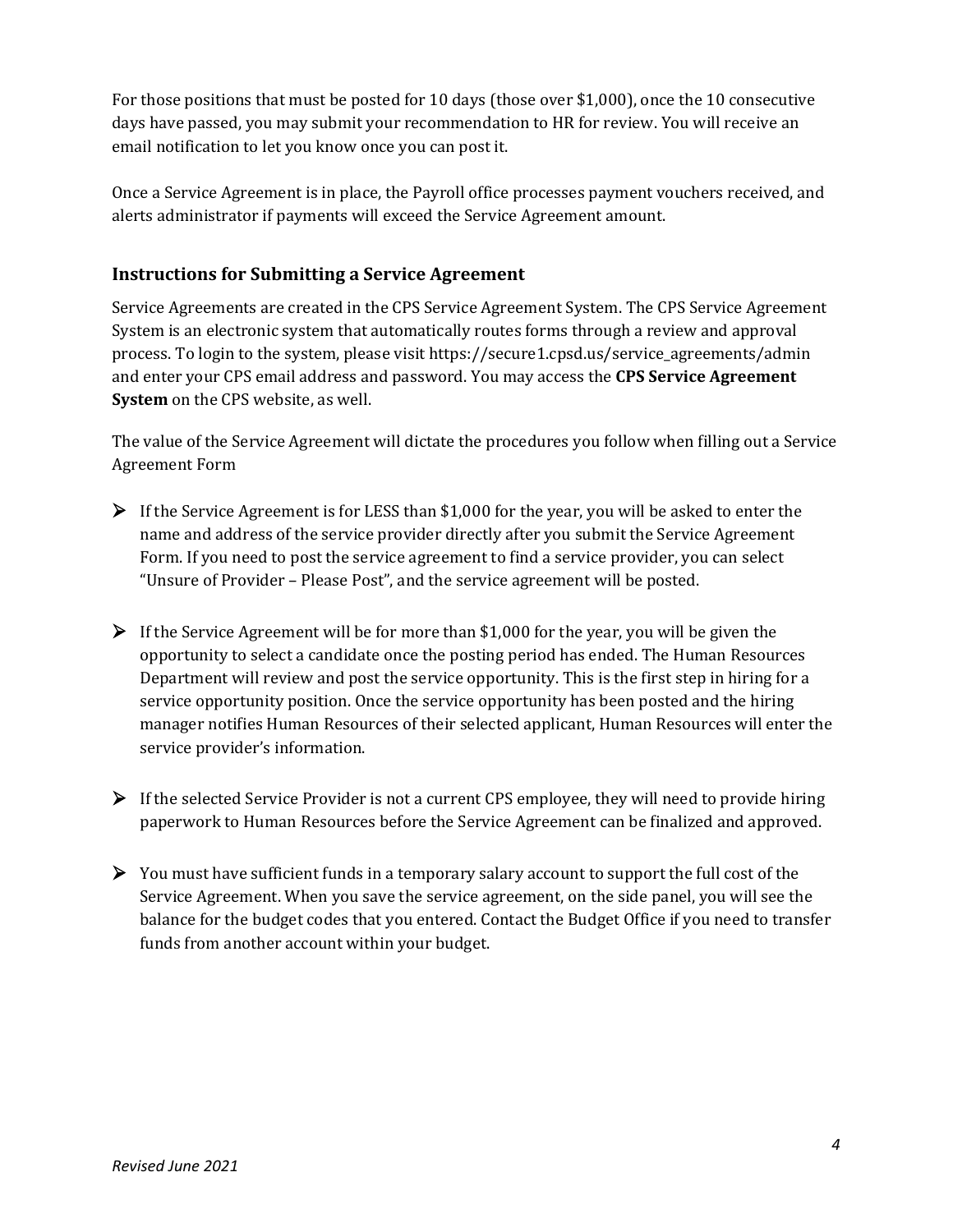

| <b>CPS Service Agreement System   Add Service Agreement</b>               |
|---------------------------------------------------------------------------|
| To submit a service agreement, please fill out the following information: |

| omit a service agreement, please fill out the following information:              |                                                              |                       |                                                              |          |                                                                                                           |
|-----------------------------------------------------------------------------------|--------------------------------------------------------------|-----------------------|--------------------------------------------------------------|----------|-----------------------------------------------------------------------------------------------------------|
| <b>Service Agreement Opportunity Information</b><br>Title of Service Opportunity: |                                                              |                       |                                                              |          | <b>Other Options</b><br>$\cdot$ Home<br>+ Manage Service Agreements                                       |
| Description of Service Opportunity:                                               |                                                              |                       |                                                              |          | . View Active Service Agreements<br>. View Inactive Service Agreements<br>Manage Form Fields<br>- Reports |
| Minimum Requirements / Job Qualifications:                                        |                                                              |                       |                                                              |          | . Change Password<br>$-$ Logout                                                                           |
|                                                                                   |                                                              |                       |                                                              |          |                                                                                                           |
| <b>Terms and Agreement</b><br>Beginning Date:                                     |                                                              | End Date:             |                                                              |          | <b>Budget Lookup Tool</b><br>Fund<br>Account:                                                             |
| mm/dd/yyyy                                                                        | о                                                            | mm/dd/yyyy            |                                                              | ٠        | v                                                                                                         |
| Total Amount of Service Agreement (not to exceed):                                |                                                              | Payment Terms:        |                                                              |          | Department IDA:                                                                                           |
| Integers any. No dollar (\$) sign-                                                |                                                              |                       |                                                              | $\omega$ |                                                                                                           |
| Payment Rate:                                                                     |                                                              |                       |                                                              |          |                                                                                                           |
| Integers any. No dollar (\$) sign                                                 |                                                              |                       |                                                              |          | Search                                                                                                    |
| <b>Other Information</b>                                                          |                                                              |                       |                                                              |          |                                                                                                           |
| All staff must have valid CORI on file.                                           |                                                              |                       |                                                              |          |                                                                                                           |
| AU CPS Administrator Name:                                                        |                                                              | School or Department: |                                                              |          |                                                                                                           |
|                                                                                   | ×                                                            |                       |                                                              |          |                                                                                                           |
| First Name of Person Approving Payment<br>Vouchars (optional)                     | Last Name of Person Approving Payment<br>Vouchers (optional) |                       | CPS Email of Person Approving Payment<br>Vouchers (optional) |          |                                                                                                           |
|                                                                                   |                                                              |                       | Format: name@cpod.us                                         |          |                                                                                                           |
| <b>Funding Source</b>                                                             |                                                              |                       |                                                              |          |                                                                                                           |
| Account:                                                                          |                                                              | Fund:                 |                                                              |          |                                                                                                           |
|                                                                                   | $\mathcal{M}$                                                |                       |                                                              | w        |                                                                                                           |
|                                                                                   |                                                              | Project/Grant:        |                                                              |          |                                                                                                           |
| Department ID#:                                                                   |                                                              |                       |                                                              |          |                                                                                                           |

#### CPS Service Agreement System | Assign Staff Member



### **Increasing The Value of a Service Agreement**

The Payroll Office will not process a payment to a service provider if the full value of the service agreement has already been paid to that individual. An email notification will be sent to Administrators when a service agreement has a \$0 balance. In order to increase the value of an existing service agreement, you will need to submit an amendment through the CPS Service Agreement System.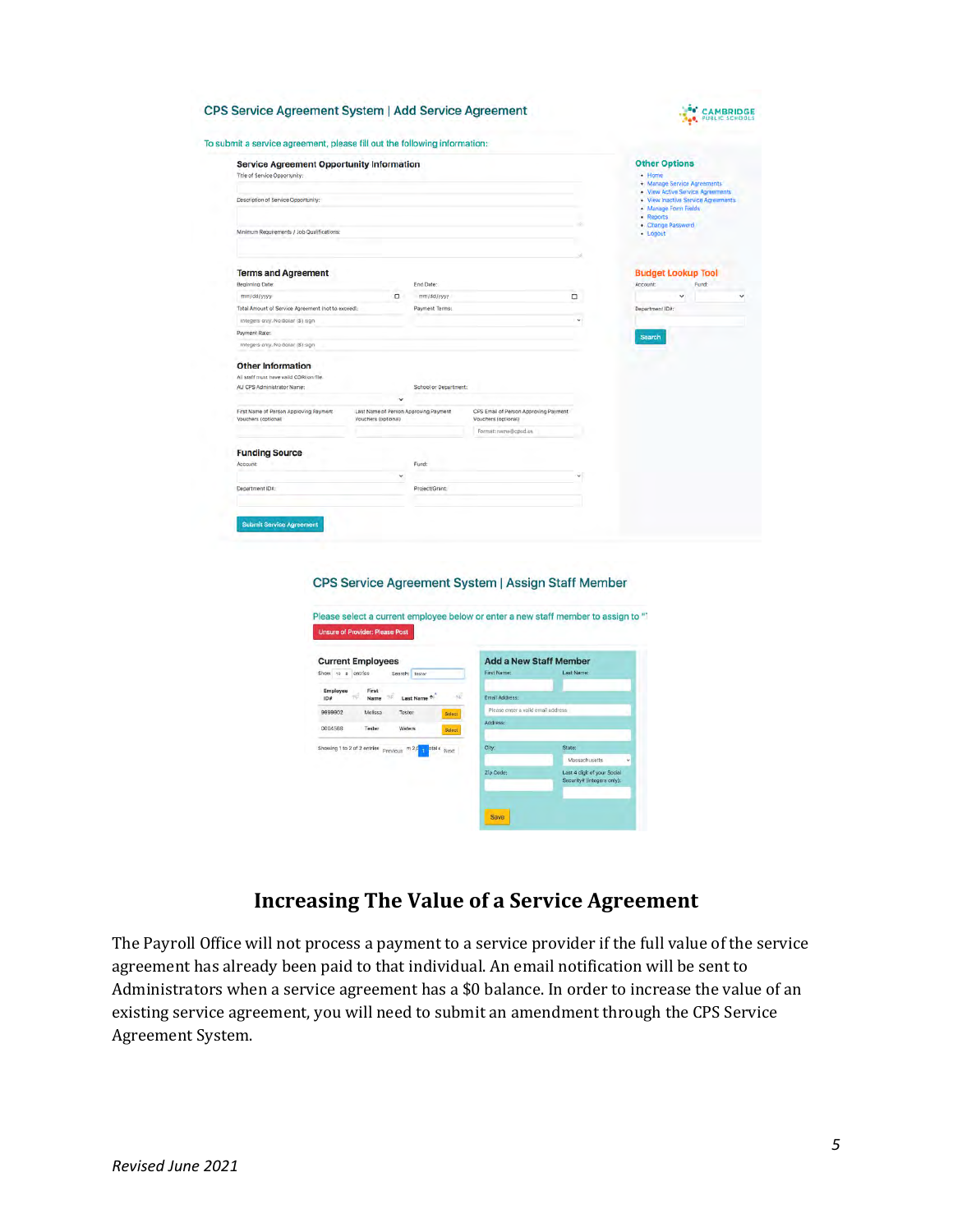#### CPS Service Agreement System | Add Amendment

| Payment Rate:                   |  |
|---------------------------------|--|
| Gurrant: \$25, Change to:       |  |
| Start Date:                     |  |
| Current: 07/03/2021, Change to: |  |
| mm/dd/yyyy                      |  |
| End Date:                       |  |
| Current: 07/08/2021, Change to: |  |
| mm/dd/yyyy                      |  |

### **Paying a Service Provider**

Upon notification of final approval of a service agreement, the service provider will receive and email with a link to sign and agree to the terms electronically. Following the completion of the signed agreement, the pdf of the agreement will be available to print from the CPS Service Agreement System.

In order to receive compensation, the service provider must log in to https://secure1.cpsd.us/service\_agreements and submit a **CPS Payment Voucher** in the CPS Service Agreement System. In the case where payment is based on a time frame rather than hours worked (for instance, for Athletic Coaches who are paid by the season), an administrator can submit payment vouchers on the service provider's behalf. This will then be sent electronically to the principal/administrator for his/her approval. Upon approval, this voucher will be available to CPS Payroll Department for processing. You do not need to submit hard copy/spreadsheet payment vouchers for service agreements to the Payroll Department, they will process payments as they are approved in the system. Please note that payment vouchers that are not associated with a service agreement such as payments for teachers attending professional development will still need to be submitted to the Payroll Department directly. Each payment voucher must be filled out completely.

It is very important that payment vouchers are approved on a regular basis. This ensures that the service provider receives pay in a timely fashion and that your budget reflects the expenditures, which will improve your ability to manage your budget. Temporary salary funds may not be reserved and used in a future fiscal year. Thus, funds not paid to a service provider prior to June 30 may not be reserved for payments in the next fiscal year. This means that if an individual does the work in a prior fiscal year (before June 30), but submits a payment voucher for this work after July 1, your current year budget will be charged for the payment. This will reduce the funds you have available for service agreements in the current year.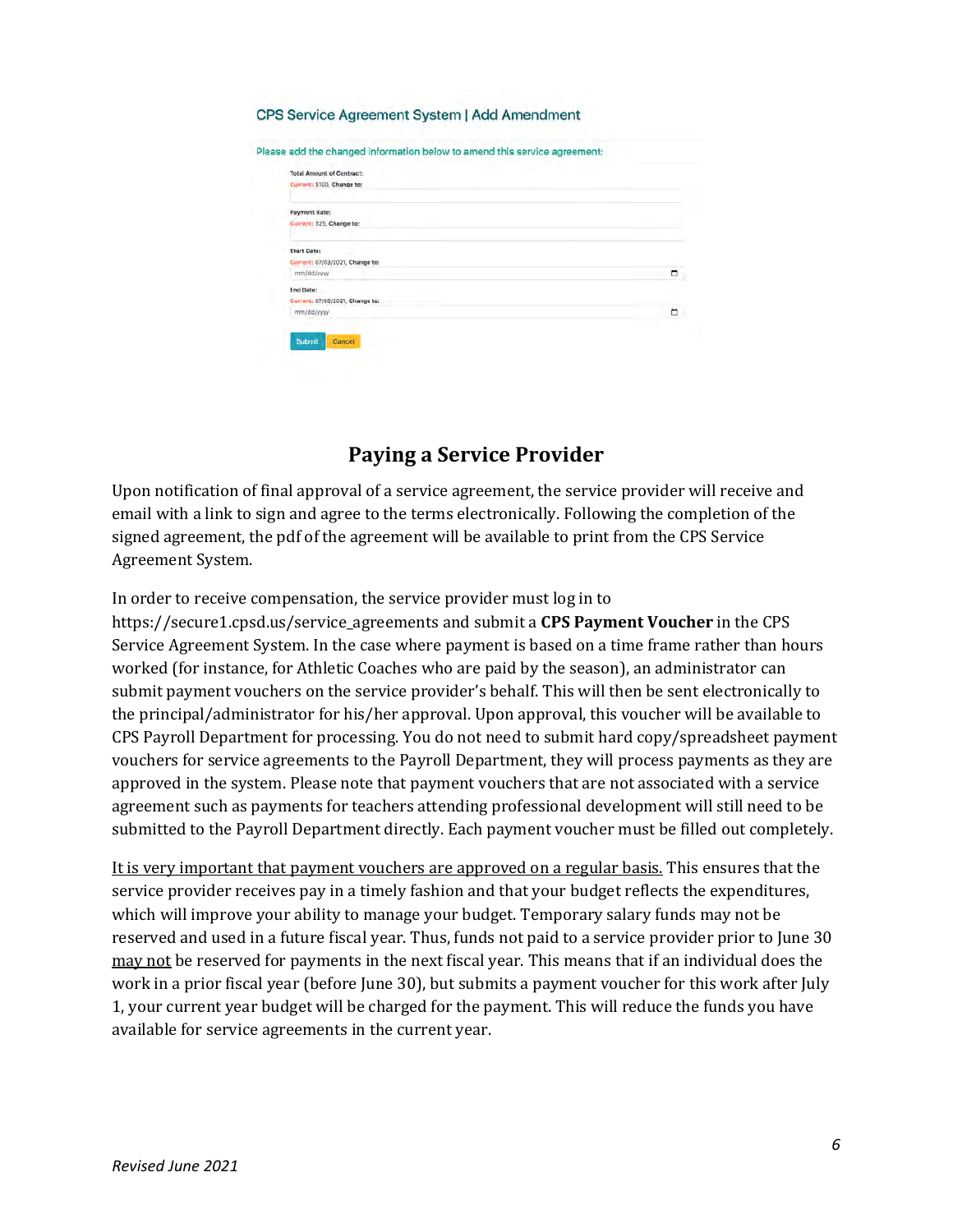| To submit a payment voucher for "Test of the System", please fill out the following information:                                                              |   |            |   |
|---------------------------------------------------------------------------------------------------------------------------------------------------------------|---|------------|---|
| Start Date                                                                                                                                                    |   | End Date   |   |
| mm/dd/yyyy                                                                                                                                                    | ۰ | mm/dd/yyyy | ٠ |
| Description of Services                                                                                                                                       |   |            |   |
| Total Stipend                                                                                                                                                 |   |            |   |
| Supervisor's Phone / Ext                                                                                                                                      |   |            |   |
| Payment Voucher Submitted By:                                                                                                                                 |   |            |   |
| Lisa Waters                                                                                                                                                   |   |            |   |
| By signing below, I certify that the hours, rates, and services detailed above are a true and accurate record of authorized services.<br>Draw Your Signature: |   |            |   |
|                                                                                                                                                               |   |            |   |
|                                                                                                                                                               |   |            |   |
|                                                                                                                                                               |   |            |   |

# **Monitoring Your Temporary Salary Budget**

When you initiate a Service Agreement, you must identify an available budget amount to fund the full amount of the contract. The funds must be budgeted in a temporary salary account (usually 51201). Before approving a Service Agreement, the Budget Office will check to make sure there is sufficient funding to support the Service Agreement. The Budget Office review will include checking to see what other Service Agreements have already been submitted using that budget code.

### **Tracking Service Agreement Expenditures**

- Keeping track of the Service Agreements that you have issued is important. The Service Agreement amount is *not reserved or encumbered*. Thus, you are encouraged to review the list of Service Agreements you have submitted regularly in order to make sure that you don't exceed your budget. This list will be available in the CPS Service Agreement System.
- Expenditures for Service Agreements are reflected in your Budget Status report only when a payment voucher is submitted to and processed by the Payroll Department.
- It is helpful to encourage staff to submit payment vouchers in a timely manner so that the expense is recorded. Service Providers will receive email notifications to submit payments if they have not been received in a timely manner. A report on staff that has not submitted a payment voucher is available in the CPS Service Agreement System under Reports.
- You are strongly encouraged to keep track of vouchers submitted by the individual service provider. This is how you ensure that the work is accomplished AND that the service provider is not exceeding the amount of the Service Agreement. You can view payment vouchers under Manage Payment Vouchers screen in the CPS Service Agreement System.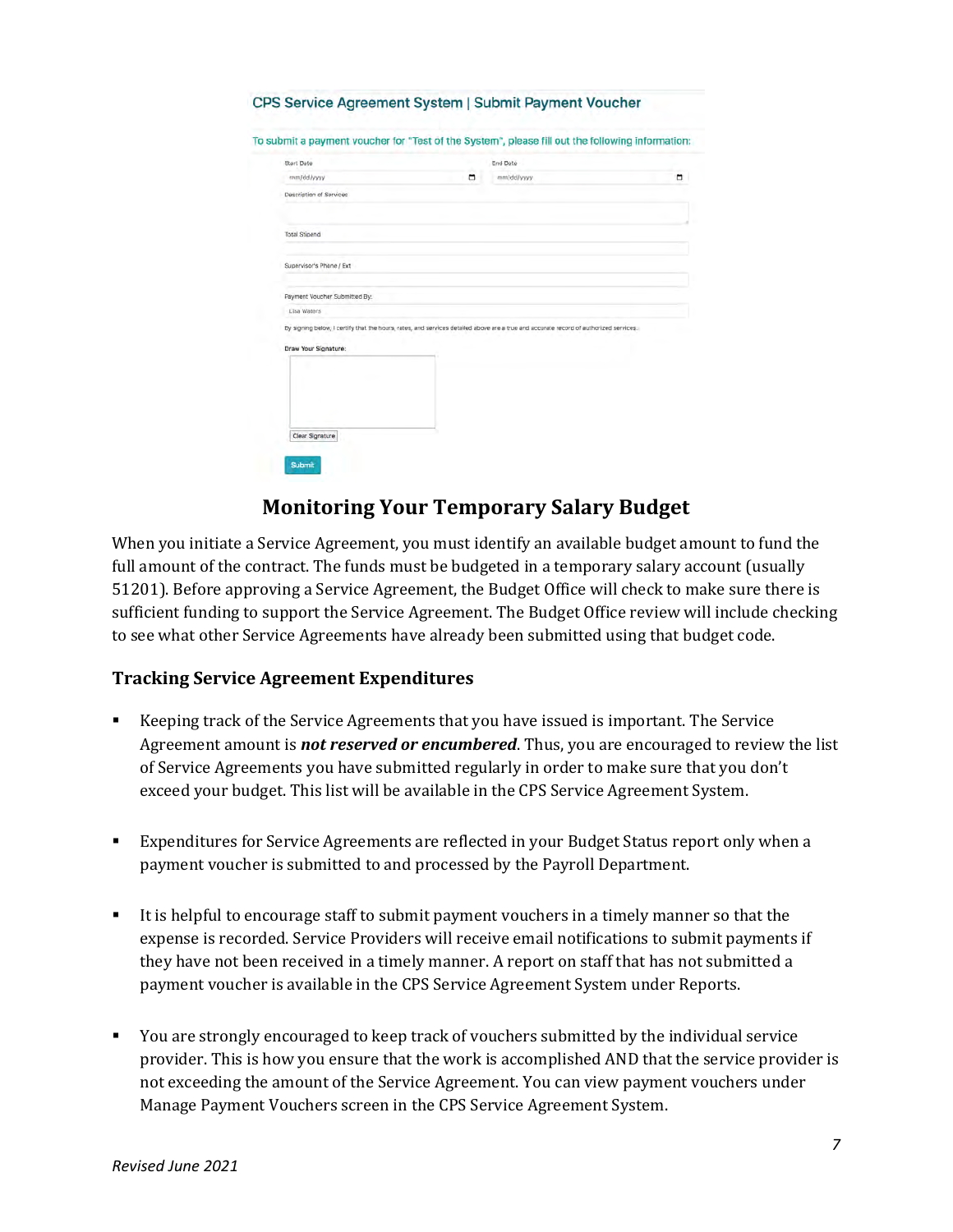# **Service Agreement Frequently Asked Questions**

### **Q: How is a Service Agreement initiated?**

**A:** Any administrator who wishes to create a Service Agreement may initiate the process by logging into the CPS Service Agreement System and clicking on the link entitled "Add New Service Agreement."

### **Q: Which service opportunities must be posted before a hiring decision is made?**

**A**: Any Service Agreement that has a value of \$1,000 or more for the year must be posted prior to a hiring decision. The Human Resources Department will automatically post the position upon receipt of the form via the CPS Service Agreement System.

### **Q: What is the review and approval process for Service Agreements?**

**A:** Service Agreements are reviewed by the Budget Office, the Human Resources Department, and the Payroll Department.

### **Q: How is the Administrator notified of final approval?**

**A:** An email will be automatically sent to the administrator notifying him/her of final approval.

### **Q: How is the Service Provider notified of the approved Service Agreement?**

**A:** Upon notification of final approval of a service agreement, the service provider will receive and email with a link to sign and agree to the terms electronically. Following the completion of the signed agreement, the pdf of the agreement will be available to print from the CPS Service Agreement System.

#### **Q: How are payments to the Service Provider processed?**

**A:** Payment vouchers submitted by the service provider for duties associated with the Service Agreement must be reviewed and approved by the Administrator. Administrators will receive notification when payment vouchers are submitted for approval. Each Administrator is responsible for keeping track of the total hours worked for each Service Agreement to ensure that the total compensation amount does not exceed the Service Agreement value.

### **Q: How are Service Agreements increased?**

**A:** In order to increase the value of an existing service agreement, you will need to submit an amendment through the CPS Service Agreement System.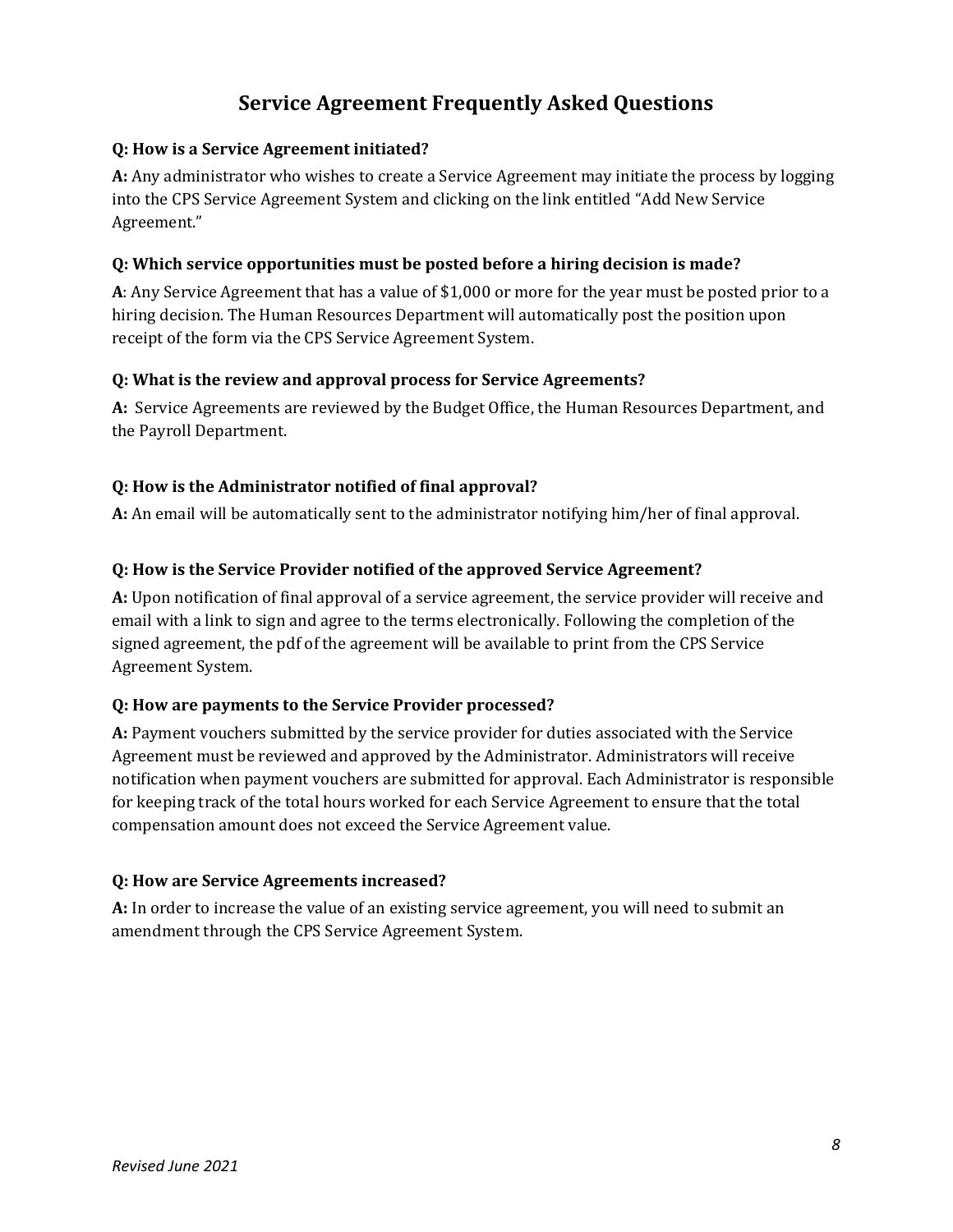# **Glossary of Terms**

**Service Agreement**: The Service Agreement is a contract between an administrator and the service provider for a specific work assignment, which will be accomplished during a specified timeframe at an agreed upon rate of pay. The time period is never more than one year, and must begin and end in the same fiscal year.

**Contractual Rate of Pay:** Compensation rates for certain duties are specified in the collective bargaining agreements for the Cambridge Educators Association Units A/B, D and E and **must be used** when setting the compensation for these activities. These rates are required regardless of funding source (i.e. grant funded service agreements must adhere to same policies and procedures as those funded through the general fund). A list of common Additional Compensation and Professional Development Rates is available on the CPS website.

**Encumbrance**: The obligated amount which is equal to the total cost of the goods purchased or the service contracted amount. Because Purchase Orders are not created for service agreements, the costs associated with service agreements are not encumbered, and are not reflected on budget status reports until a related payment vouchers is processed, and the person hired for the service agreement has received a payment.

**Overtime pay:** Employees categorized as *non-exempt* are paid an overtime rate for time worked in excess of 40 hours per week. Staff in the following employee groups are non-exempt: clerks, custodians, technology support technicians, hourly aides, paraprofessionals and family liaisons.